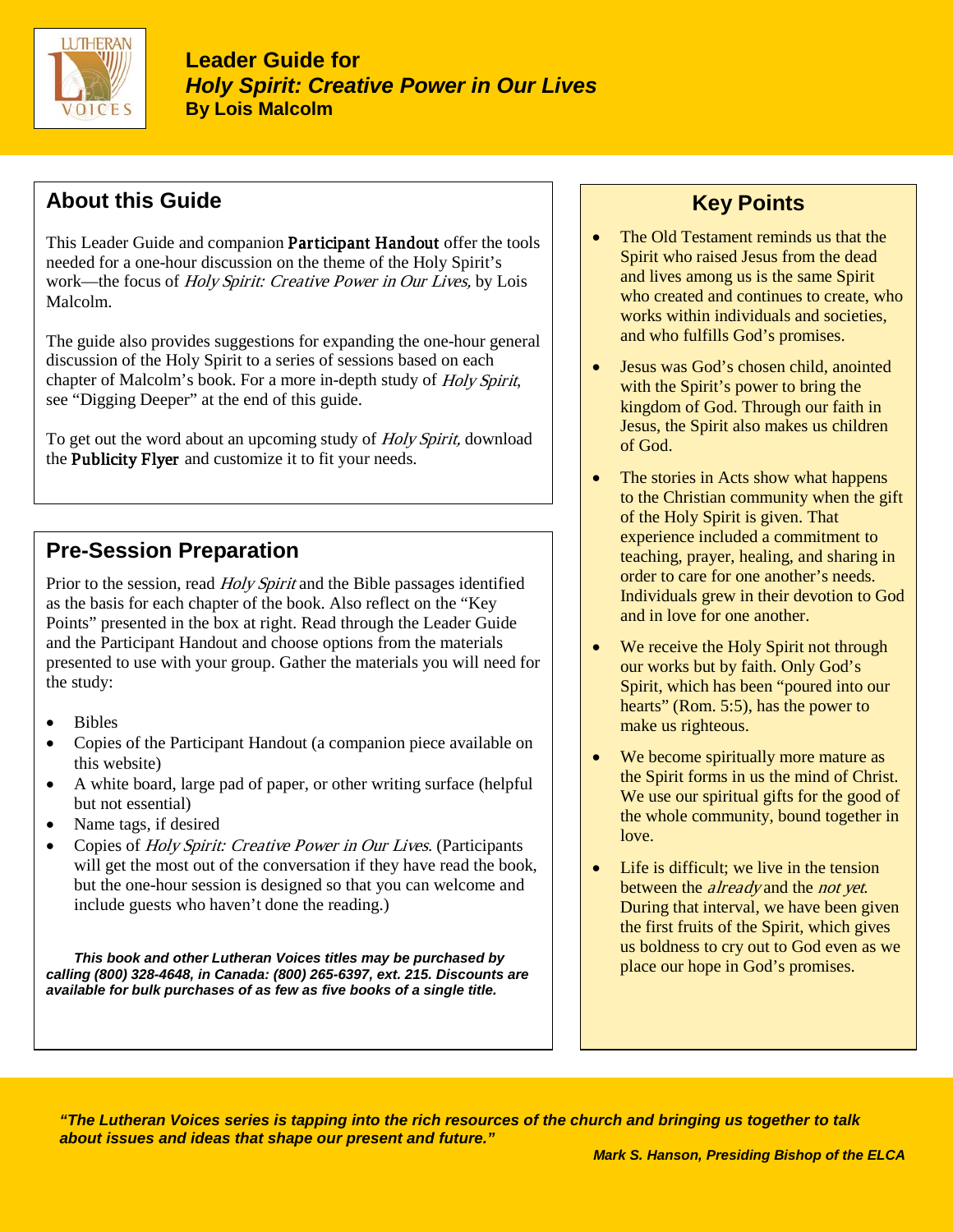### **Single-Session Plan**

The following ideas suggest how to use the **Participant Handout** in leading a one-hour discussion of Holy Spirit: Creative Power in Our Lives.

#### **Opening (2 minutes)**

Introduce yourself and welcome the participants. Pray the opening prayer together, or invite someone to lead the prayer.

#### **Getting Started (10 minutes)**

Invite the participants to briefly introduce themselves and to answer this question: *Where have you seen God at work in the world this past week?* (If respondents have difficulty answering, try some specific angles: *Has God's love [or power or mercy] been at work through people around you?*) If the group is large, have participants introduce themselves and respond to the question within smaller groups of 4–5 people rather than to the entire group. The focus is on inviting everyone to speak, not on giving the "right" answer.

#### **Points to Ponder (45 minutes)**

Use questions from the Participant Handout as a framework for discussion.

- *Questions 1–2 (5 minutes):* These questions, along with the opening question in Getting Started, aim at identifying the extent to which participants are already thinking about (or experiencing) the Holy Spirit in their day-to-day lives. You may need to distinguish between doctrine about the Trinity and the likelihood that individuals encounter God in different ways at different times in their life. For instance, someone may tend to pray to Jesus as a trusted life companion; this expresses a genuine experience, if not a full description of how the Triune God is present in that person's life. If participants (like the author's seminary students) haven't thought much about the Holy Spirit, note that this session is a chance to add to their view of God.
- *Questions 3–4 (20 minutes):* For each pair, have volunteers read the Bible passages, and then encourage discussion of them. o **Option:** Bring Post-It notes for participants to use to flag the pages as they look up the pairs of Bible verses in question 3,
	- so they can flip back and forth for making comparisons. o **Option:** If participants are engaged enough with these passages that you will not have 20 minutes for the remaining
	- questions, stay with these questions, but allow a few minutes to note that the verses in questions 5–7 describe the Holy Spirit working in us in three ways: by creating faith, love, and hope. Instead of exploring those ideas in this session, you could offer additional sessions using the "Digger Deeper" ideas beginning on the next page.
- *Question 5 (5 minutes):* This question intends to draw attention to the theme of the Spirit creating faith. Note that faith here is expressed in terms of an intimate, trusting relationship with God (see *Holy Spirit*, p. 55).
- *Question 6 (5 minutes)*: This question intends to draw attention to the theme of the Spirit creating love. All the "fruits of the Spirit" serve as qualities that help us love our neighbors.
- *Question 7 (10 minutes):* This question intends to draw attention to the theme of the Spirit creating hope. Note that Paul's hope is for the future, but that hope makes him confident and fearless in the present. God's work is fully completed in the future, but it already has an impact on us in the present (the "first installment"; 2 Cor. 1:22).

#### **Closing (3 minutes)**

Invite the group to pray the Closing Prayer aloud together. If you plan to continue the discussion of *Holy Spirit: Creative Power in Our Lives* after this session, announce the place and time for the next meeting. Ask participants to prepare by reading the chapters you plan to cover at the next meeting.

Lois Malcolm, in her introduction (p. 10), urges readers to keep a journal as they read. Suggest that participants record their personal reactions to the chapters they read, as well as answer the questions listed under "For Further Reflection" on the Participant Handout. **Option:** If you won't be continuing with this topic, invite participants to use the ideas under "For Further Reflection" in their personal devotions.

Suggestions for subsequent discussions begin on the following page, "Digging Deeper."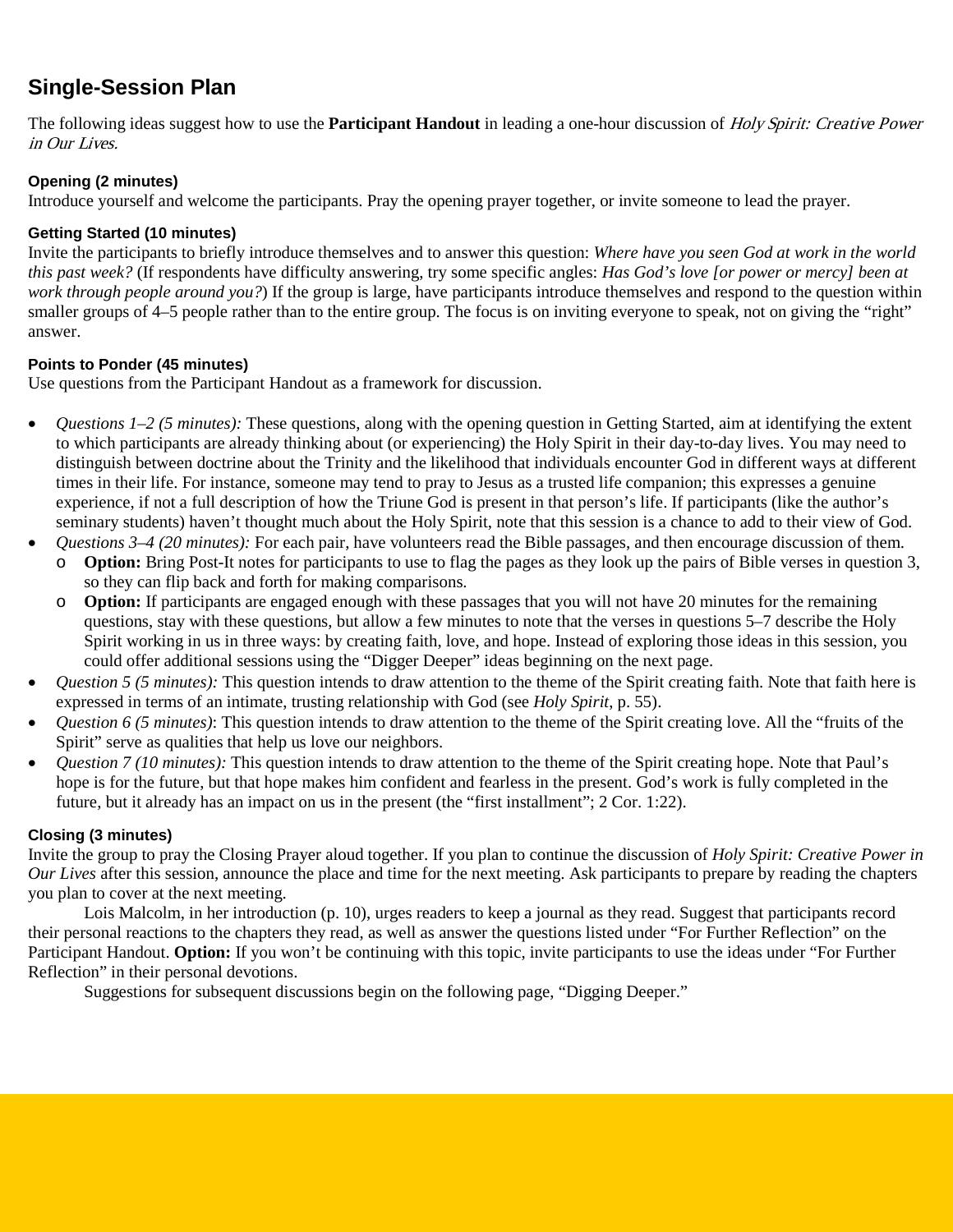# **Digging Deeper**

After working your way through the single-session plan, use the following suggestions along with the chapter questions in *Holy Spirit: Creative Power in Our Lives* to dig deeper into an understanding of the nature and work of the Holy Spirit. These suggestions provide a framework for a chapter-by-chapter discussion of Holy Spirit, though it's your decision as to how many chapters to address each time the group meets.

#### **Additional Bible Passages**

• Each chapter in *Holy Spirit* cites many Bible passages. In addition to using the following discussion ideas, you could look up the other passages cited and discuss your reactions to them.

#### **Chapter 1: The Spirit in the Old Testament**

- As an opening prayer, read Ps. 104:27-30 aloud together. Recall that the same Hebrew word *ruach* means spirit, breath, and wind. Ask: What is the importance of breath/spirit as expressed by the psalmist in verses 29 and 30? Compare the image here with the role of *ruach* (wind, breath) in Gen. 1:2 and 2:7 and Job 33:4. Ask: In what sense(s) does your life depend on God's Spirit?
- Read 1 Sam. 16:1, 11-13 (the prophet Samuel anoints David as king) and 2 Sam. 7:8-15 (God's promise delivered by the prophet Nathan to King David). Ask: Why do you think it was important for the king and for the nation that God's spirit came upon the king when he was anointed? In 2 Sam. 7:14, what do you think it meant for God to "be a father" to David's son? How does this compare with Jesus as God's Son? How does it compare with us being children of God? Note that all of these relationships are possible because of the work of the Spirit.
- Read Isa. 11:1-10, a passage associated with prophecy about the Messiah. Ask: How does the work of the Spirit, as described in this passage, affect this ideal leader promised by God? How is that work of the Spirit active in the world today? Compare verses 2-3 with the prayers for the baptized person in the service of Holy Baptism (*Evangelical Lutheran Worship*, p. 231) and the blessing of each person in the Affirmation of Baptism (*Evangelical Lutheran Worship*, p. 236). Ask: How can it be that a promise we associate with Jesus is also a promise applied to us?
- Read Joel 2:28-29. Ask: What would it be like if *everyone* knew and spoke God's messages to one another? Where and when has this promise begun to be fulfilled? When have you ever shared God's word with someone? How did the Holy Spirit help you do that?
- Encourage participants to continue keeping journals. Suggest that they include reflections on where they have seen or are seeing people who exhibit wisdom, peace making, speaking the truth in love, and other signs that God's Spirit has been poured out on them.

#### **Chapter 2: The Spirit of God in Jesus**

- Read Mark 1:9-11. Ask: When the Holy Spirit descended upon Jesus, what did Jesus see and hear?
	- o Ask: How was Jesus' experience a model for our own experience of baptism? How confident are you that you are God's "beloved"? What messages might we receive if we take time for listening to the Spirit? (Or what have you already learned from the Spirit?)
	- o Note that the Spirit's work in Jesus was not always so pleasant. Read Mark 1:12-13 to read what happened to Jesus immediately after his baptismal experience. Ask: What are the challenges and blessings of being "driven by" the Spirit?
- Read Luke 1:30-35. Ask: What was the distinctive work of the Holy Spirit in this passage? What does this tell us about Jesus? Compare that understanding of Jesus with the description in John 1:10-13. In what sense are Christians "born . . . of God" (John 1:13).
- Ask: How could people tell that Jesus was filled with the Spirit (Luke 4:14)? Encourage a variety of answers, and list them on the board. For ideas (described on pp. 26–29), look up Luke 6:20-26; Matt. 11:4-5; Matt. 7:28-29; Mark 1:23-27; Luke 4:40- 41; Mark 2:3-12; and Mark 10:50-52. **Option:** Assign each of these passages to individuals or groups of two or three; have them review the passage and then report to the whole group what they learned.
- Comment on this statement: "What the Spirit gave Jesus was a profound sense of his intimacy with God" (p. 32). Ask: How important was this understanding to Jesus' ministry? To what extent do you allow the Holy Spirit to draw you close to God as a valued child? Identify the ways in which Jesus experienced intimacy with God in the following passages: Mark 1:35; Luke 6:12; Luke 11:5-9; Mark 14:32-36.
- Offer this idea for journaling: Reflect on Jesus' life and teaching, and identify ways he allowed the Spirit to work in him. Ask yourself how you can better follow Jesus' example; note what ideas you try and what results (if any) you experience.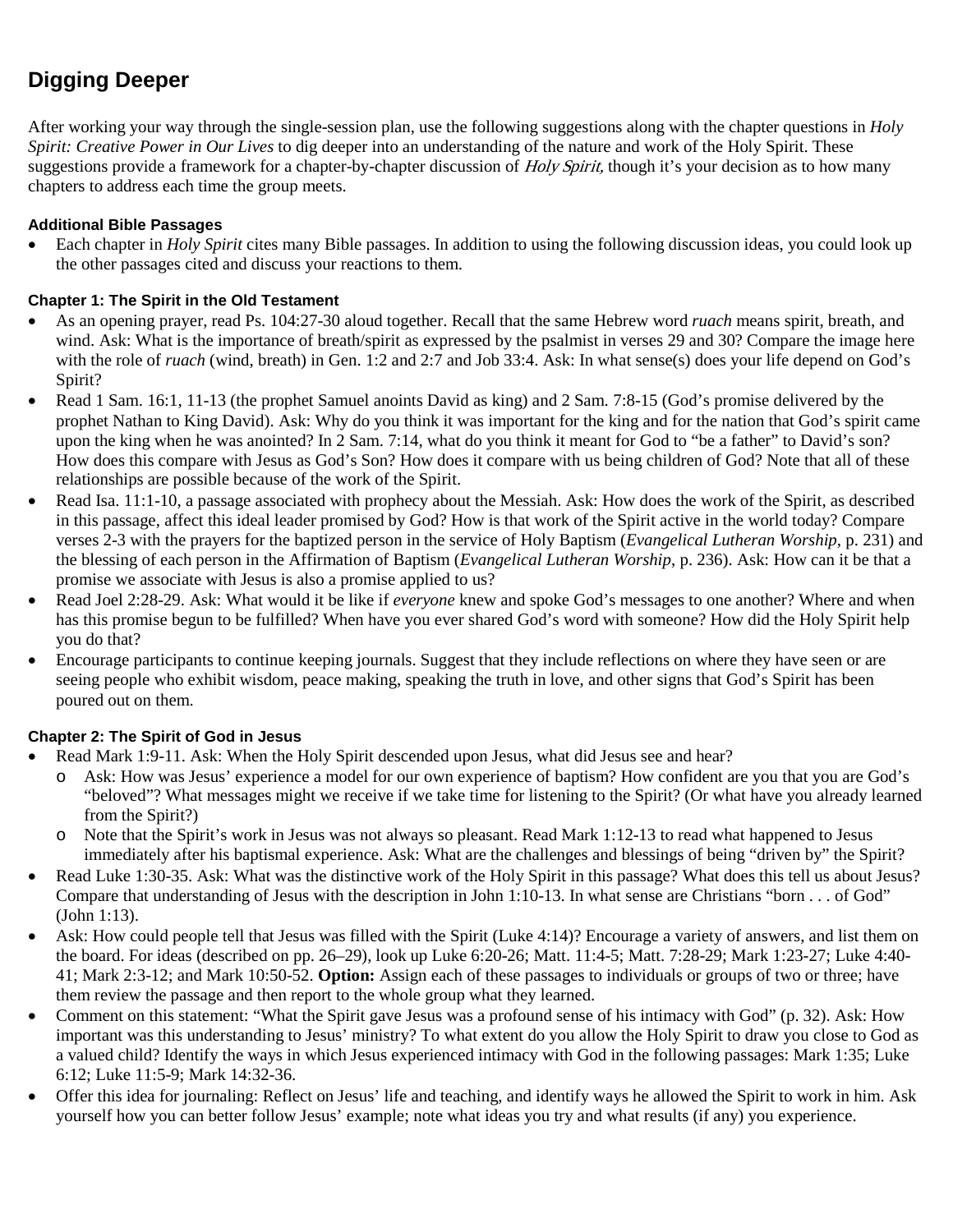#### **Chapter 3: The Spirit of Christ in Community**

- Read Acts 1:6-8. Ask: What kind of "power" do you think Jesus had in mind when he made this promise? What kind of power do you think the disciples might have been expecting? What kind of power do you think God wants *you* to have?
- Read Acts 2:1-18. **Option:** Have one volunteer read the words spoken by Peter, the remainder of the group read in unison the words of the devout Jews, and a second individual read the remaining text as the narrator.
	- o Ask: What was the initial evidence that the disciples had received the Holy Spirit? Why was speaking in various languages important in this situation? What was the outcome of their speaking and Peter's preaching? (See verses 37-41.)
	- o Read verses 43-47, and list on the board other ways that the disciples were affected by the coming of the Holy Spirit. Ask: Which of these signs of God's Spirit do you think were most significant? Why?
- Read the following passages, and list on the board additional ways the disciples were affected by the Holy Spirit: Acts 4:5-10; 6:1-6; 7:54-57; 11:22-24; 11:28-29; 13:2-3; 16:6-10; 20:17-23. **Option:** Either have the whole group look up all the passages together, or divide the group and have individuals and subgroups look up each passage, then report what they learned to the entire group. Ask: Which of these kinds of activities does the Holy Spirit still engage in today in our community or around the world? How can we be more open to the Spirit's work, so that the Spirit can accomplish more in our community today? (For ideas, see pp. 39–42).
- Read the following passages, and add to the previous list more ways in which the Spirit affects us, according to John's Gospel: John 14:25-26; 15:26-27; 16:13-14; 14:20.
	- o Ask: Which of these kinds of activities does the Holy Spirit still engage in today?
	- o Invite reactions to this statement: "Although we are distinct from Jesus, when we abide in Jesus, we are in Jesus, and Jesus is in us. But that also means that through the Spirit of truth, we are not only in Jesus but also in the midst of the *relationship* he has with the Father" (p. 46). (See John 14:10 for background.)
- Offer this idea for journaling: Reflect on how the Holy Spirit is at work in our community today.

### **Chapter 4: The Spirit Creates Faith**

- Read Romans 5:1-5. Ask: In what sense is the Holy Spirit an expression of God's grace, according to Paul? In verse 5, how does Paul describe the manner in which the Holy Spirit is given? Does this sound like a fair exchange with God, or is it more generous? (See verses 6-8 for more insight.)
- Read Romans 8:12-17. Ask: How does the Spirit change our relationship with God? How is this new relationship different from a relationship based mainly on obedience to God's law?
- Ask: What happens to our identity when the Spirit makes us "children of God . . . and joint heirs with Christ" (vv. 16-17)? Are we more like Jesus? The same as Jesus? Still unique?
- Ask: As our relationship with God becomes more intimate through the Spirit's work, how would you expect that to influence our relationships with other people?
- Offer this idea for journaling: Recall times when your faith has been strong and times when it has been weak. Consider whether strong faith is purely a matter of will, and reflect on how you might turn to God for help in strengthening your faith.

### **Chapter 5: The Spirit Creates Love**

- Read 1 Cor. 3:1-3. Ask: What evidence does Paul offer to show the Corinthians that they are being led by the flesh, rather than the Spirit? What attitudes and behavior is Paul looking for but failing to find?
- Read 1 Cor. 12:4-6. Ask: What do these verses tell us about the nature of the Christian community? When you look around at the people in your community, do you see people with gifts? Why or why not?
	- o Read 1 Cor. 12:8-11, and then list on the board the gifts that are named in this passage.
	- o Read 1 Cor. 12:28, and list on the board the additional gifts that are named in this verse.
	- o Ask: How are these and similar gifts present in our own community? Which gifts do we need to honor and uncover? How does recognizing that the Spirit gives different gifts to different people affect our relationships? How *should* it affect us?
- Read 1 Cor. 12:12-26. Ask: Which members of our community are suffering? How does their suffering affect us? Who is honored? How do we join with those members to rejoice?
- Read 1 Cor. 12:31–13:7. Ask: What is the "more excellent way" that Paul is referring to? When has the Spirit helped you to love as Paul describes?
- Offer this idea for journaling: Reflect on situations when loving others has been easy and situations when loving others has been difficult. Consider how you might call on the Spirit for help when love is difficult.